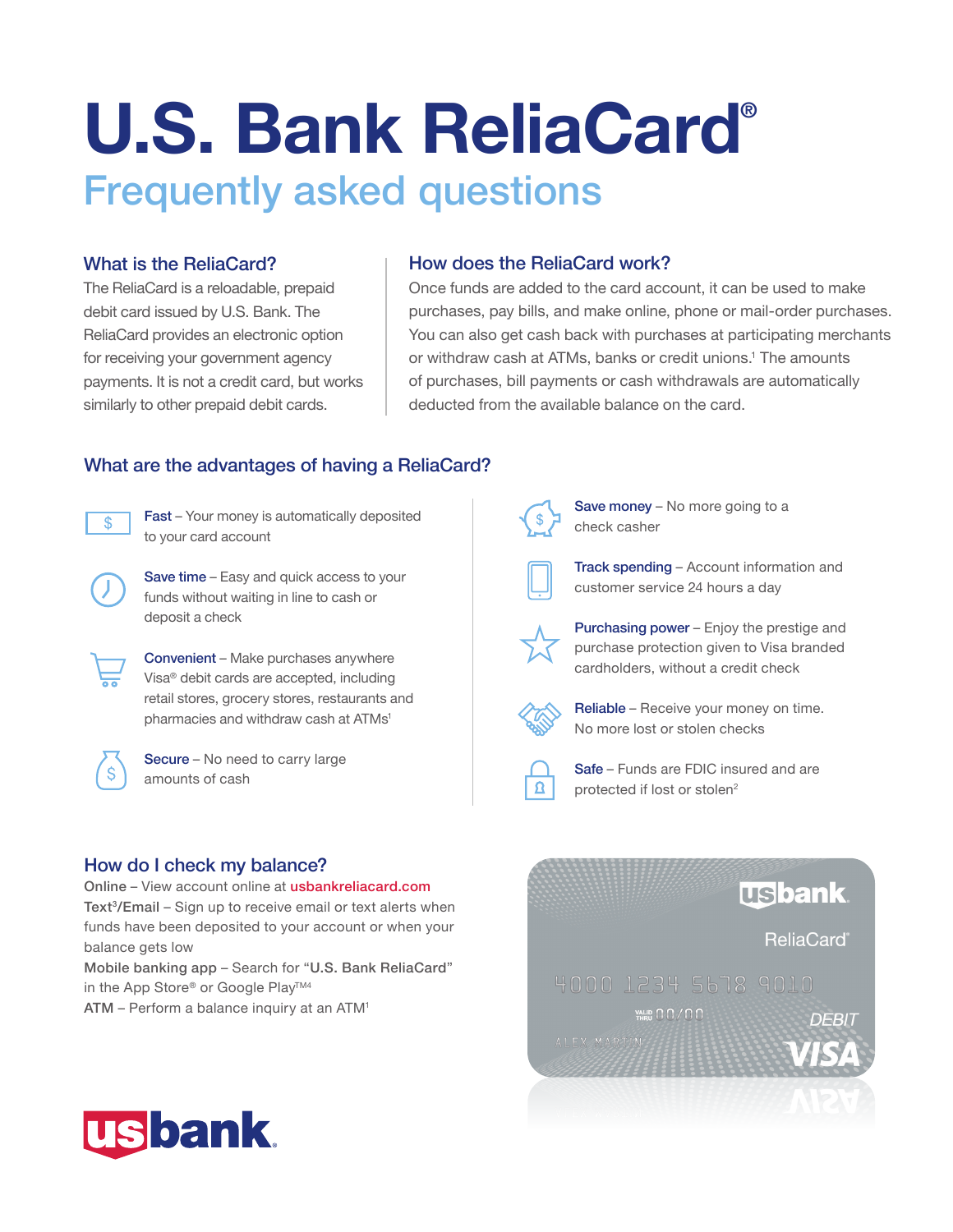## Getting the card

#### When the card is sent in the mail, what does the envelope look like?

For security reasons, the card will arrive in a plain, white, windowed envelope.

### What information or instructions come with the card?

The card comes with:

- Instructions on how to activate the card
- A complete Fee Schedule
- The Cardholder Agreement, which discloses terms and conditions
- A Usage Guide detailing where and how the card can be used
- The U.S. Bank Privacy Pledge

#### What do I do after I receive the card?

Visit [usbankreliacard.com](https://usbankreliacard.com) to activate the card and choose your Personal Identification Number (PIN). You cannot use the card until it has been activated. Be sure to sign your name on the back of your card in ink.

#### Do I receive a new card every time a payment is made?

No. Future payments will be deposited automatically onto the initial card.

### Using the card

#### How do I make a purchase with my card?

The card works much like other prepaid or debit cards. You can use it online, over the phone, at grocery stores, retail stores, restaurants, medical offices, etc. It is important to know your account balance before making purchases.

#### When making a purchase, on the authorization machine, which selection (credit or debit) do I choose?

Select "Credit" or "Debit" to make a purchase. Select "Debit" to get 'cash back' with your purchase. (You will have to enter your PIN.)



#### How can I get cash with my card?<sup>1</sup>

- • Cash back with purchases at participating merchants such as grocery or convenience stores
- ATM withdrawal at any ATM
- Teller withdrawal at any participating bank or credit union



#### How do I withdraw cash at an ATM?

- Insert or swipe your card and enter your 4-digit PIN
- Select "Withdrawal from Checking"
- Enter the amount to be withdrawn



#### How do I get cash back with a purchase?

- • When the authorization machine asks for credit or debit, select "Debit"
- Enter the 4-digit PIN
- Select "Yes" for cash back
- Enter the amount, press "OK"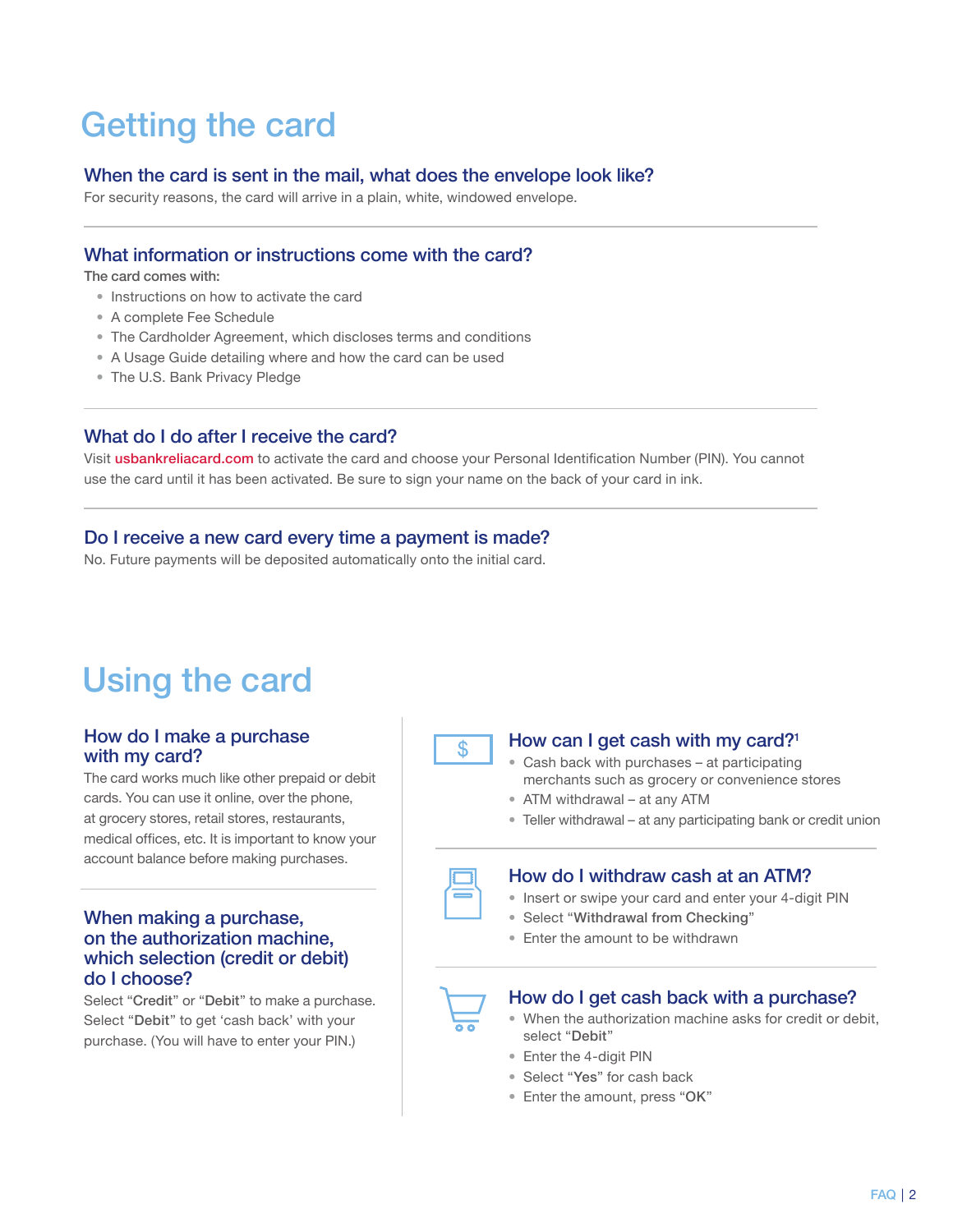## Using the card

#### How do I get cash at a bank or credit union teller?

You must know your available balance (the teller will not have access to this information) and ask for a cash withdrawal<sup>1</sup> in the amount you wish to withdraw. Note: you may need to provide your driver's license to verify your identity.

#### Do I have to go to a U.S. Bank ATM or U.S. Bank branch to get cash?

No. You can get cash back with purchases at participating merchants throughout the United States such as grocery and convenience stores. Cash can also be obtained from any ATM<sup>1</sup> or over the counter at any Visa member bank or credit union. To find the nearest in-network ATM, visit [usbank.com/locations](https://usbank.com/locations)  or [moneypass.com](https://moneypass.com).

#### Do I need a PIN to use the card?

Yes & No. The card can be used to make signaturebased purchases without a PIN. However, a PIN must be used for PIN-based purchases and for cash withdrawals at ATMs. You must choose your own PIN by visiting [usbankreliacard.com](https://usbankreliacard.com) after you receive your card. For security reasons it is important that you pick a PIN that only you would know, and not share the PIN or the card with anyone.

#### What should I do if I forget my PIN?

Visit **[usbankreliacard.com](https://usbankreliacard.com)** to reset your PIN.

#### Can I still get cash if I forget my PIN?

Yes. You can go to any Visa member bank or credit union and ask the teller for a cash withdrawal.<sup>1</sup>

### What are some things I need to keep in mind when using my card to make purchases?

Some merchants where you typically tip may authorize your transaction for an amount greater than your purchase to cover tips. Make sure your balance can cover the 20% or your transaction will be declined. When purchasing gasoline at a gas station, pay inside with the cashier to avoid a hold greater than the amount of your purchase (some ReliaCard programs may not allow you to pay with your card using the pay-at-the-pump option). The funds held will not be available for other purchases until the actual transaction amount clears. Payments made inside clear for the actual transaction amount immediately. Check your program materials for additional details.



#### How can I be notified when funds are deposited to my card?

You have the option of signing up for optional text or email alerts<sup>3</sup> when money is added or your card balance gets low at [usbankreliacard.com](https://usbankreliacard.com). You can also use our two-way text alert feature by texting a short code to receive the following updates:

| Alert type                 | <b>Instructions</b>      |
|----------------------------|--------------------------|
| Balance alert              | Text <b>BAL</b> to 90831 |
| <b>Recent transactions</b> | Text TRANS to 90831      |
| Customer Service number    | Text HELP to 90831       |

NOTE: this feature may not be available for all programs. For text messages, standard messaging charges apply through your mobile carrier and message frequency depends on account settings.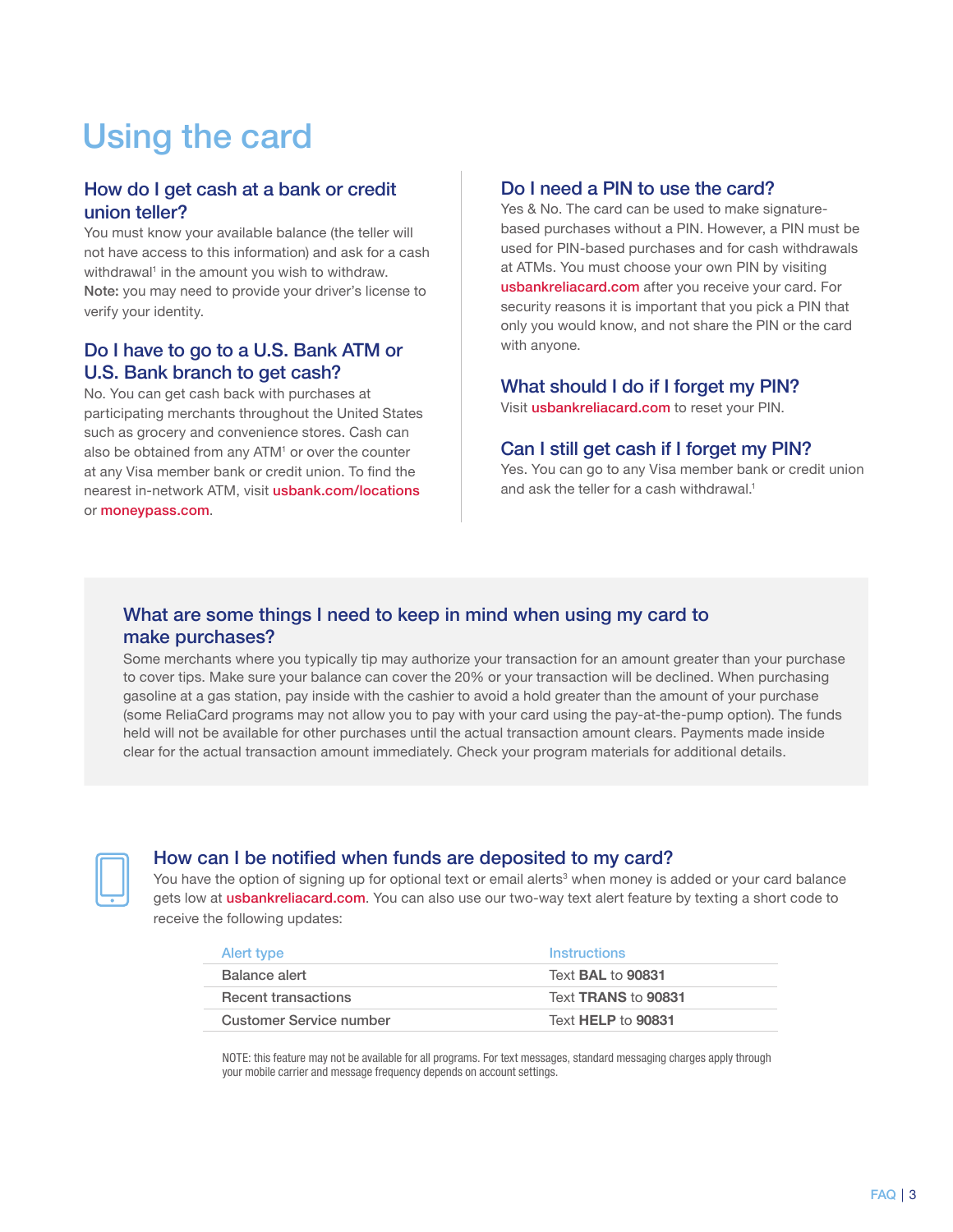### Using the card



#### Can I manage my account with my smart phone?

 for the nearest in-network ATM location. Search for Yes. You can use the ReliaCard Mobile Banking app to check your account balance, enroll in and manage text alerts, view your most recent transactions or search "U.S. Bank ReliaCard" in the App Store or Google Play.

#### Can I pay bills with my card?

Yes. You can visit your billers' websites and provide your 16-digit card number and expiration date or log on to

#### [usbankreliacard.com](https://usbankreliacard.com).

Note: this feature may not be available for all programs. Check your program materials for additional details.

#### Are all features available on all ReliaCard programs?

Some features may not be available for some ReliaCard programs. Refer to your Cardholder Agreement for available program features.

### **Limits**

#### Can I make a purchase for more than the amount on my card?

If you need to make a purchase for more than the amount you have on your card, you will need to use two forms of payment. Tell the cashier how much you want taken from the balance on your card - the cashier cannot determine your available balance. Then, pay the remaining balance with cash, check, credit card or check card.



#### Can the ReliaCard be overdrawn?

 ReliaCard Mobile App or by logging into your Usually a purchase that exceeds the available balance will not be approved. In very limited circumstances, if you do not have sufficient funds when the final amount clears, it may result in a negative balance; however you will not be charged an overdraft fee. You can check your balance online, using the account at [usbankreliacard.com.](https://usbankreliacard.com)

#### Can anyone else view or track my transactions?

No. For privacy reasons, U.S. Bank does not share card account numbers or transaction details. However, for reconciliation purposes, your government agency does have access to the amount and date of each deposit.

#### How do I obtain information about fees for my ReliaCard?

account at *[usbankreliacard.com](https://usbankreliacard.com).* Fees are located on the Fee Schedule sent to you with your card. You may view your fee schedule online by logging into your

Please consult the table on the next page for information on how to avoid fees on certain transactions for most ReliaCard programs. Please consult your program Fee Schedule to determine if a specific fee applies.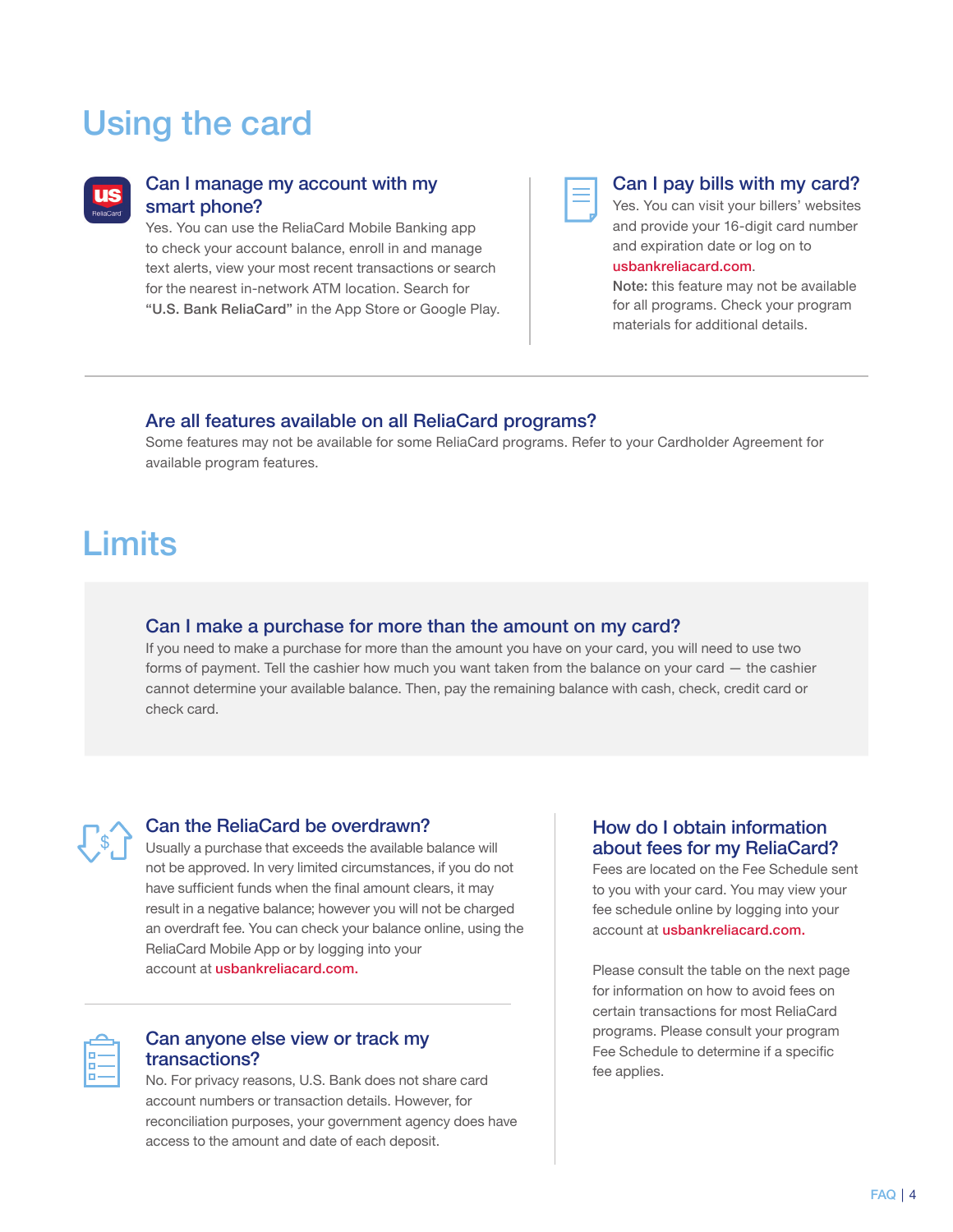### How to avoid fees

| <b>Fee description</b>                            | How to avoid                                                                                                                                                                                                                                                                                                                                                                                                                                                                                                                                                                                                                                                                                                                                                                                                                                                                                                                                                                    |
|---------------------------------------------------|---------------------------------------------------------------------------------------------------------------------------------------------------------------------------------------------------------------------------------------------------------------------------------------------------------------------------------------------------------------------------------------------------------------------------------------------------------------------------------------------------------------------------------------------------------------------------------------------------------------------------------------------------------------------------------------------------------------------------------------------------------------------------------------------------------------------------------------------------------------------------------------------------------------------------------------------------------------------------------|
| <b>ATM</b> withdrawals<br>(Out-of-network*)       | • Make purchases: Use your card to make purchases anywhere Visa debit<br>cards are accepted – in stores, over the phone, online or pay bills. You<br>can use your card at no charge to make everyday purchases such as<br>groceries, convenience stores, etc.<br>• Cash back with purchases: You can ask for 'cash back' when making<br>purchases at participating merchants at places like grocery stores or retail<br>stores. Select 'DEBIT' on the authorization machine, enter your 4-digit PIN<br>and enter the amount of cash back you'd like. There is no fee to get cash<br>back with purchases.<br>• Teller cash withdrawal: Go into any Visa member bank or credit union and<br>ask the teller for a cash withdrawal for up to the full amount available on<br>your card. <sup>1</sup><br>• In-network ATMs: Withdraw cash at no charge at any U.S. Bank or<br>MoneyPass ATM. For the nearest fee-free ATM locations visit:<br>usbank.com/locations or moneypass.com. |
| <b>ATM balance inquiries</b><br>(Out-of-network*) | U.S. Bank does not assess a fee to check your balance using any of the<br>following methods:<br>. Online - View account online at usbankreliacard.com.<br>• Text <sup>3</sup> /Email – Sign up to receive email or text alerts when funds have been<br>deposited to your account or when your balance gets low.<br>. Mobile banking app - Search for "U.S. Bank ReliaCard" for your iPhone or<br>Android phone.<br>• ATM – Perform a balance inquiry at a U.S. Bank or MoneyPass ATM.                                                                                                                                                                                                                                                                                                                                                                                                                                                                                           |

\*Out-of-Network ATMs means any ATM that is not a U.S. Bank or MoneyPass ATM.